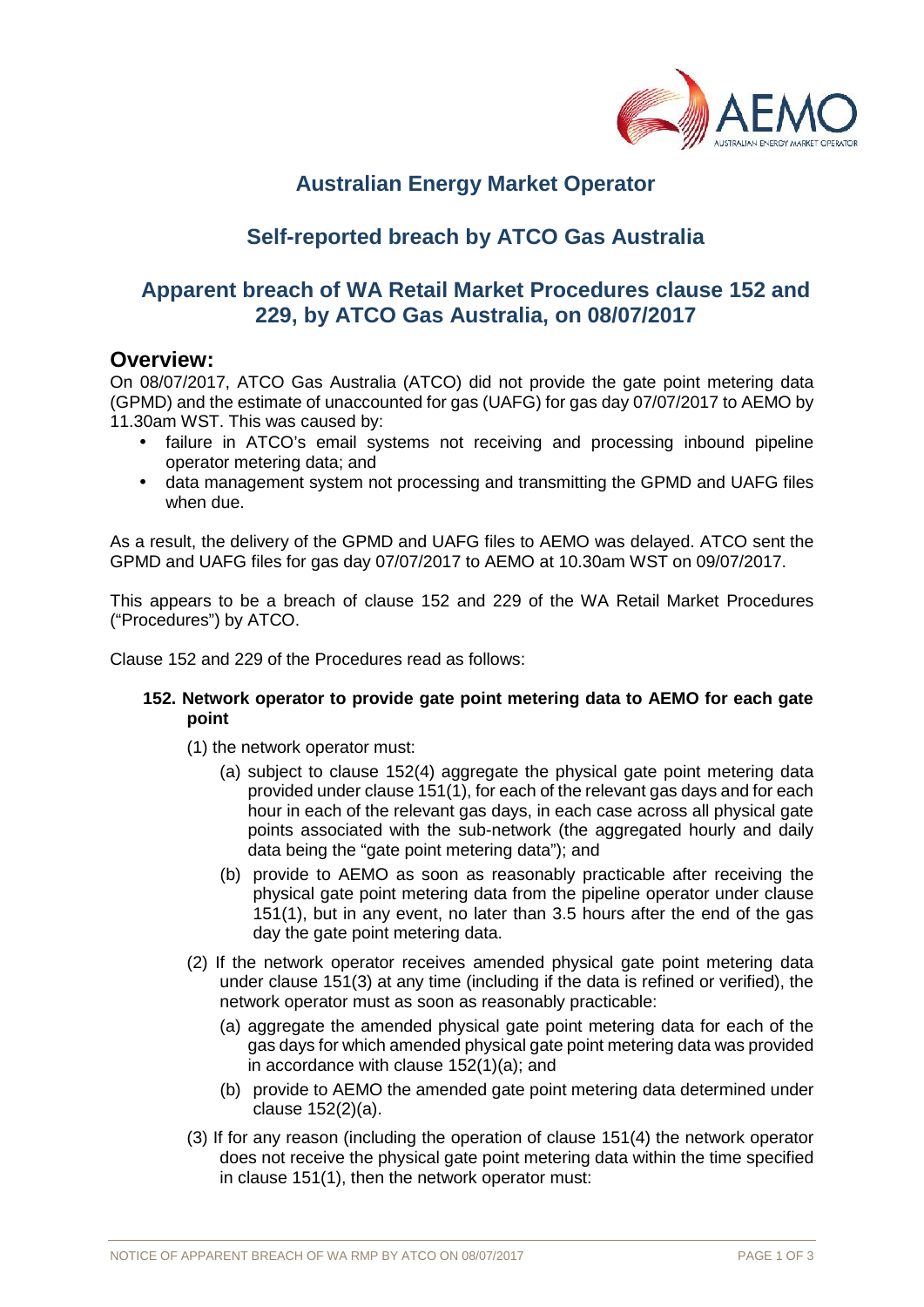- (a) as a reasonable and prudent person, estimate the gate point metering data, for the gas day and each hour in the gas day, for each gate point;
- (b) provide the estimate to AEMO within 3.5 hours after the end of the gas day.
- (4) If the network operator receives physical gate point metering data aggregated across a period of more than one gas day, then the network operator must, as a reasonable and prudent person, apportion the physical gate point metering data across each gas day in the period for which the physical gate point metering data was provided.

#### **229. Estimate of unaccounted for gas**

- (1) For each sub-network for each gas day, within 3.5 hours after the end of the gas day, the network operator must advise AEMO of its estimate of UAFG (which may later be revised under clause 223(2)) ("EUAFG"), the name of each user who is a supplier of UAFG for the sub-network and the quantity of the UAFG estimated to be supplied by each supplier.
- (2) The amount of UAFG supplied on a gas day by a user which was notified under clause 229(1) is the user's UAFG ("UUAFG") for the gas day.
- (3) The network operator's estimate of UAFG under clause 229(1) must:
	- (a) take into account historical levels of UAFG; and
	- (b) be a number that results in the net system load calculated by AEMO under clause 223(1) being zero or a positive number.

### **Impact:**

Due to missing GPMD and UAFG data for gas day 07/07/2017, AEMO used estimates to balance and reconcile calculations for gas day 07/07/2017 on 08/07/2017. Upon investigation, it has shown no significant volume differences and Swing Service amounts.

## **Resolution:**

ATCO investigation identified the following:

- The email issue was caused by a third party service and the issue is now resolved.
- The failure of the data management system was due to a fault in the auto transmission module in the system. ATCO has updated their data operator manual to include further manual cross checking and verification steps.

## **Proposed Further Actions:**

ATCO has identified the following action:

- To initiate a process for the service provider's support team to communicate to ATCO when changes are being planned so ATCO can determine the required changes at their end.
- To implement plans to fix the fault in the auto transmission module in the data management system.

### **Invitation for submissions:**

Before determining whether any further action is required, AEMO invites written submissions from participants as to:

the effect that this incident has on their operations, and